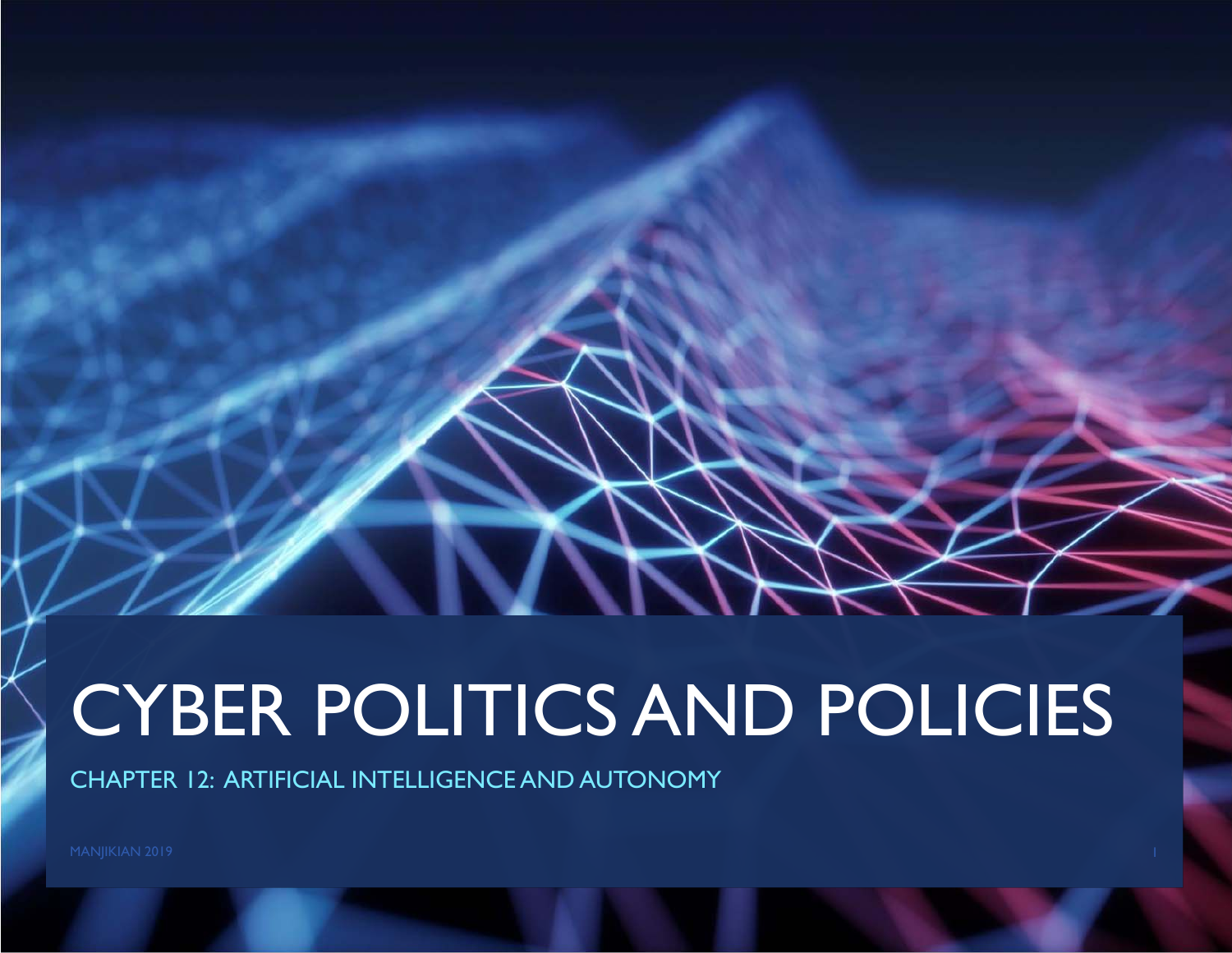# AT THE END OF THIS CHAPTER, STUDENTS WILL BE ABLE TO:

Describe political and ethical problems related to dependence on data and algorithms – including algorithmic governance, bias

1.Define key terms associated with artificial intelligence – including Meaningful Human Control (MHC) and Levels of Autonomy

1.Apply 3 paradigms (Realism, Liberal Internationalism and Constructivism) to describing and analyzing the dynamics of an "AI Arms Race"

**ALL IN** 

MANJIKIAN 2019 **2018 - Pamasang Pamasang Pamasang Pamasang Pamasang Pamasang Pamasang Pamasang Pamasang Pamasang**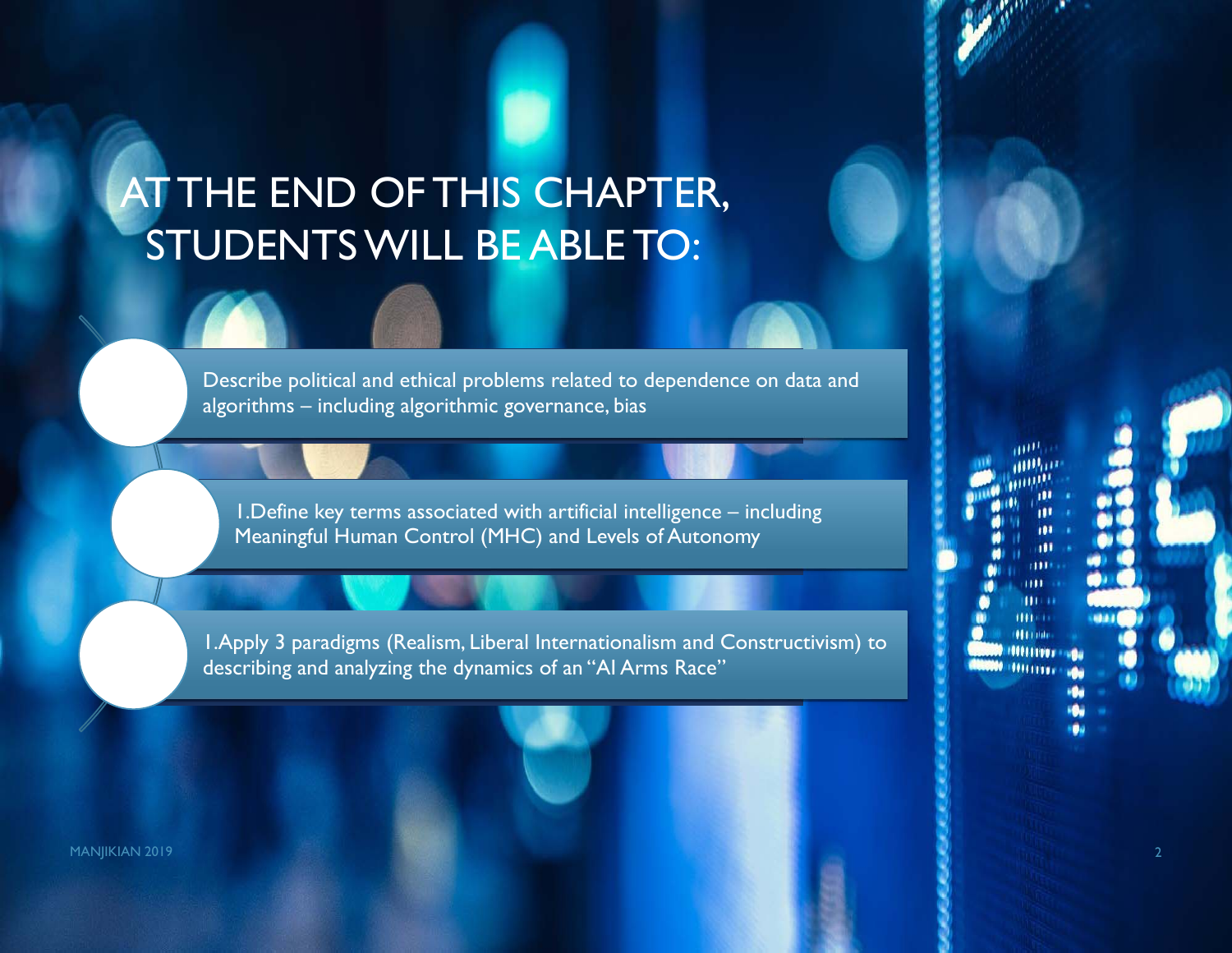### TERMS AND CONCEPTS FOR THINKING ABOUT FUTURE TECHNOLOGICAL DEVELOPMENTS



MANJIKIAN 2019 3

 $\mathcal{L}_{\mathcal{A}}$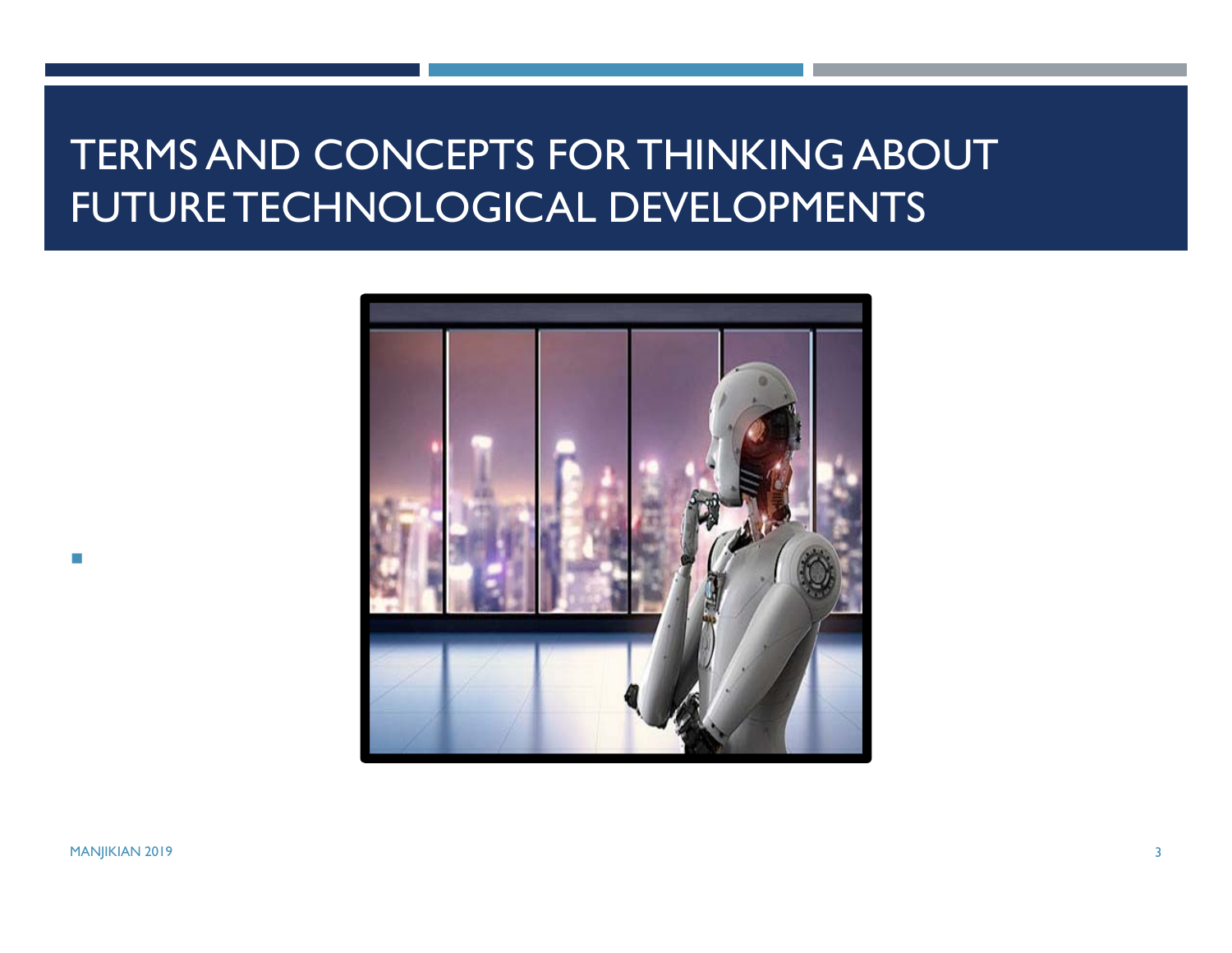### EMERGING TECHNOLOGIES

п **Technology** which is "radically novel and relatively fast growing . . . characterized by a certain degree of coherence persisting over time and with the potential to exert a consider impact on the socioeconomic domain

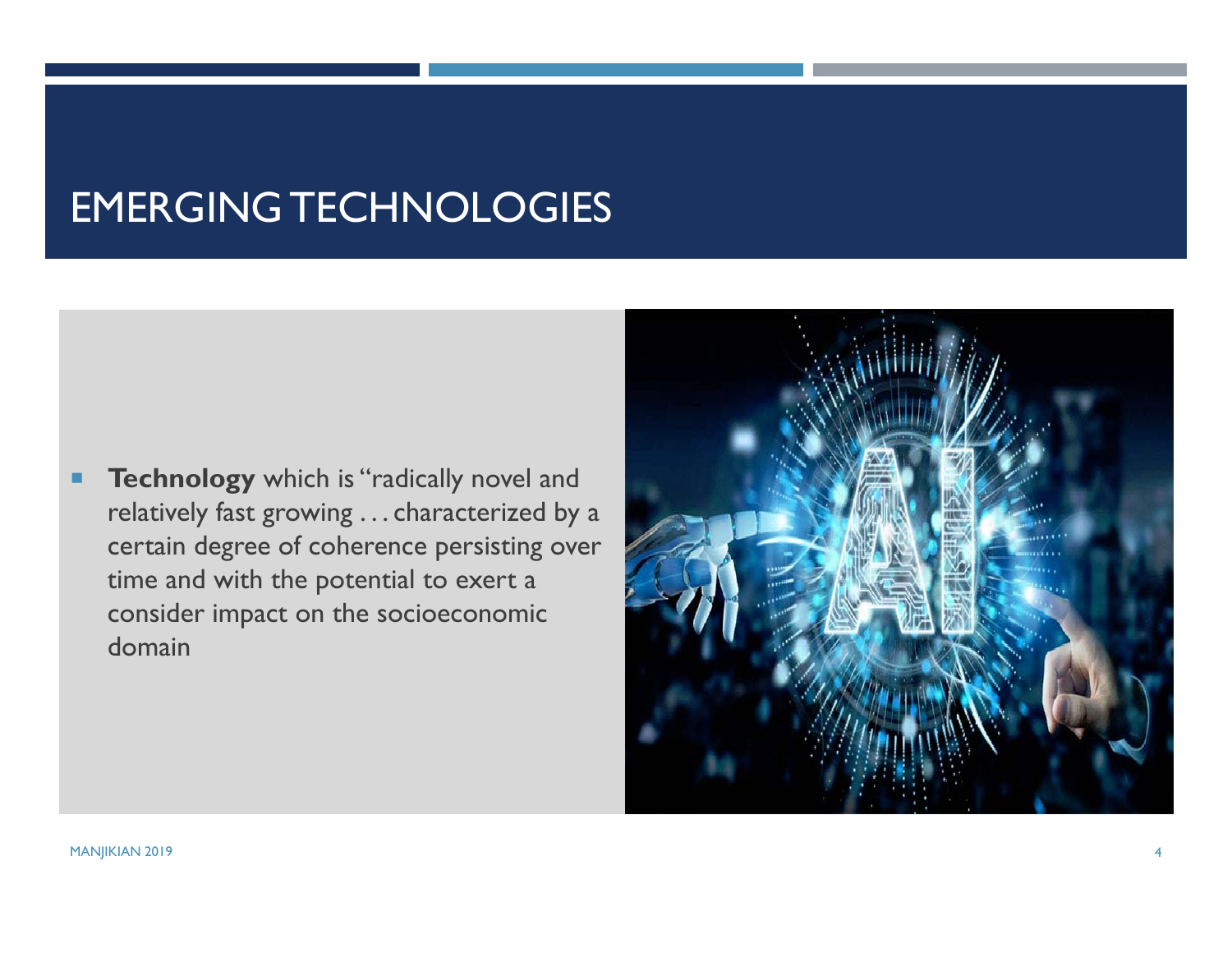### FOURTH REVOLUTION

- **Fourth Revolution:** the advent of technologies, like 3D printing of human prosthetics, voice control over technologies (like a home heating or entertainment system), the use of technology in medical diagnostics, and the growing influence of the internet of things and big data.
- **First Industrial Revolution**

(1784): steam power, mechanical equipment

### **Second Industrial Revolution** (1870): specialization in labor, mass production, electricity

### **Third Industrial Revolution**  (1969): Increased dependence on information technology and automated production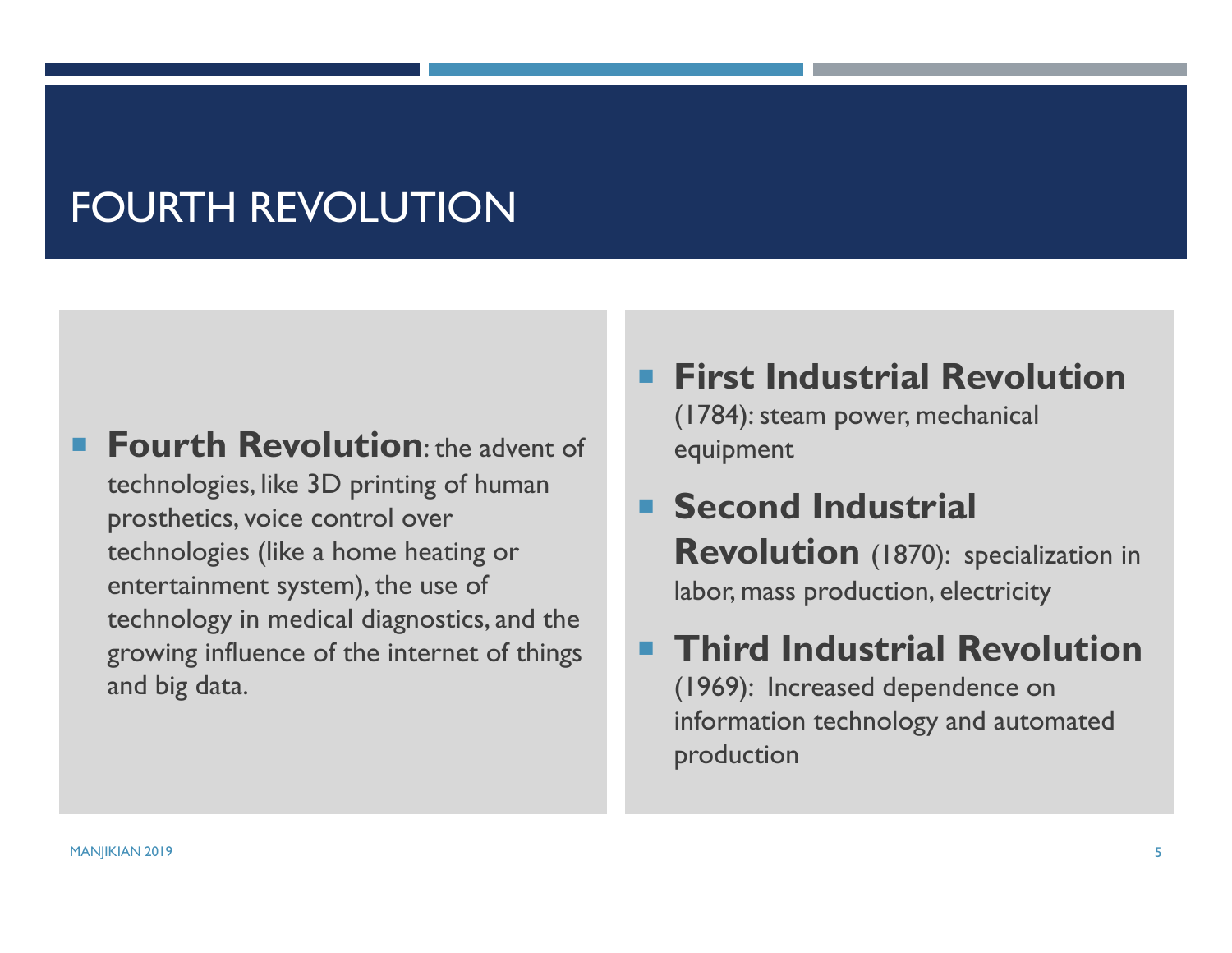### PRECAUTIONARY PRINCIPLE

- ٠ Used when thinking about the introduction of new technologies whose long-term effects are unknown.
- ٠ Decision-makers should assume a technology is harmful until it can be proven safe – rather than assuming it is safe until it is proven harmful.
- п When thinking about possible harms from a technology, decision makers should consider not only those who are currently present, but also those who may be present several generations from now



**The Precautionary Principle**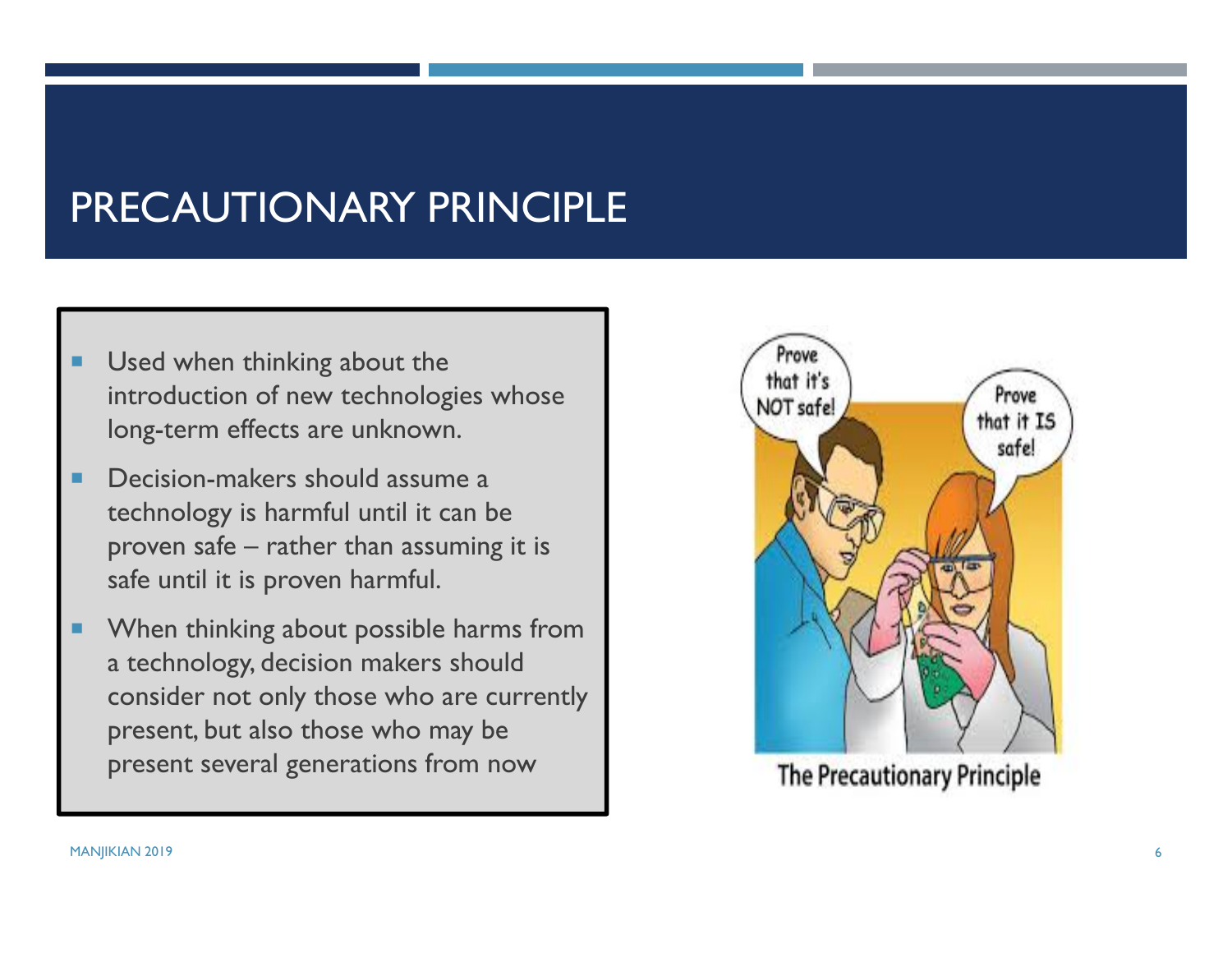### PART TWO: NEW DEVELOPMENTS // BIG DATA AND AI

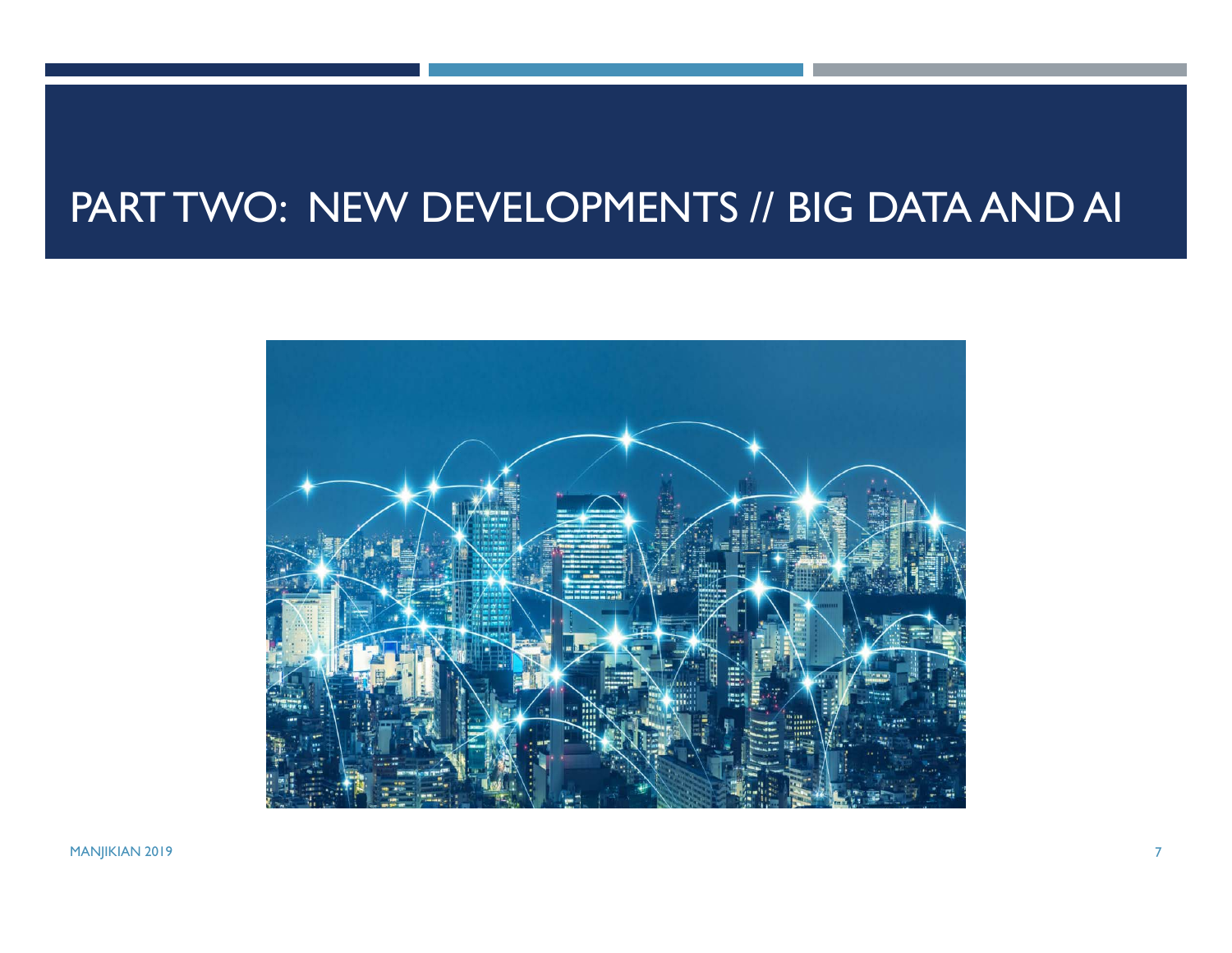### BIG DATA: CHARACTERISTICS

ш A methodology in which existing data collections of all types are aggregated together, and made to communicate with one another through sharing data

- ٠ Exists in high volumes
- Accumulated at a high velocity
- **Created in real time**
- ٠ Extensive variety of data
- ٠ Exhaustive in scope
- ٠ 'Fine grained'
- ٠ Can be indexed and classified
- ٠ Is relational.
- ٠ Can be expanded rapidly.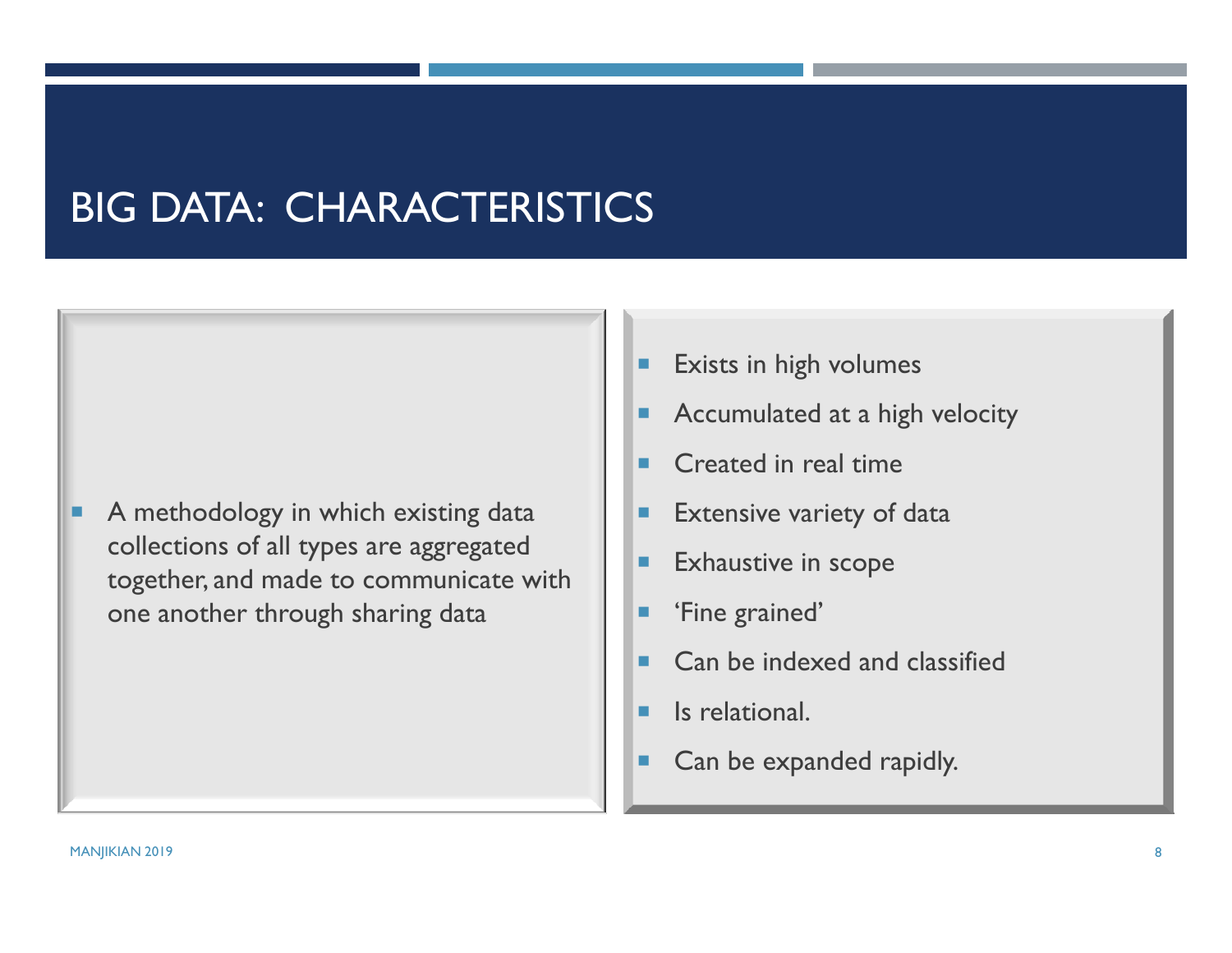### 3 ISSUES WITH BIG DATA

 1. Governments may be tempted to utilize data in order to engage in surveillance of citizens.

- П 2. Your information is being stored preemptively, in response to the likelihood that you might in the future commit a crime and the government might require evidence in order to prosecute you.
- 3. Big Data has an ideology. Does not serve individual citizen interests, but rather serves the interests of major corporations and the national security interests of government.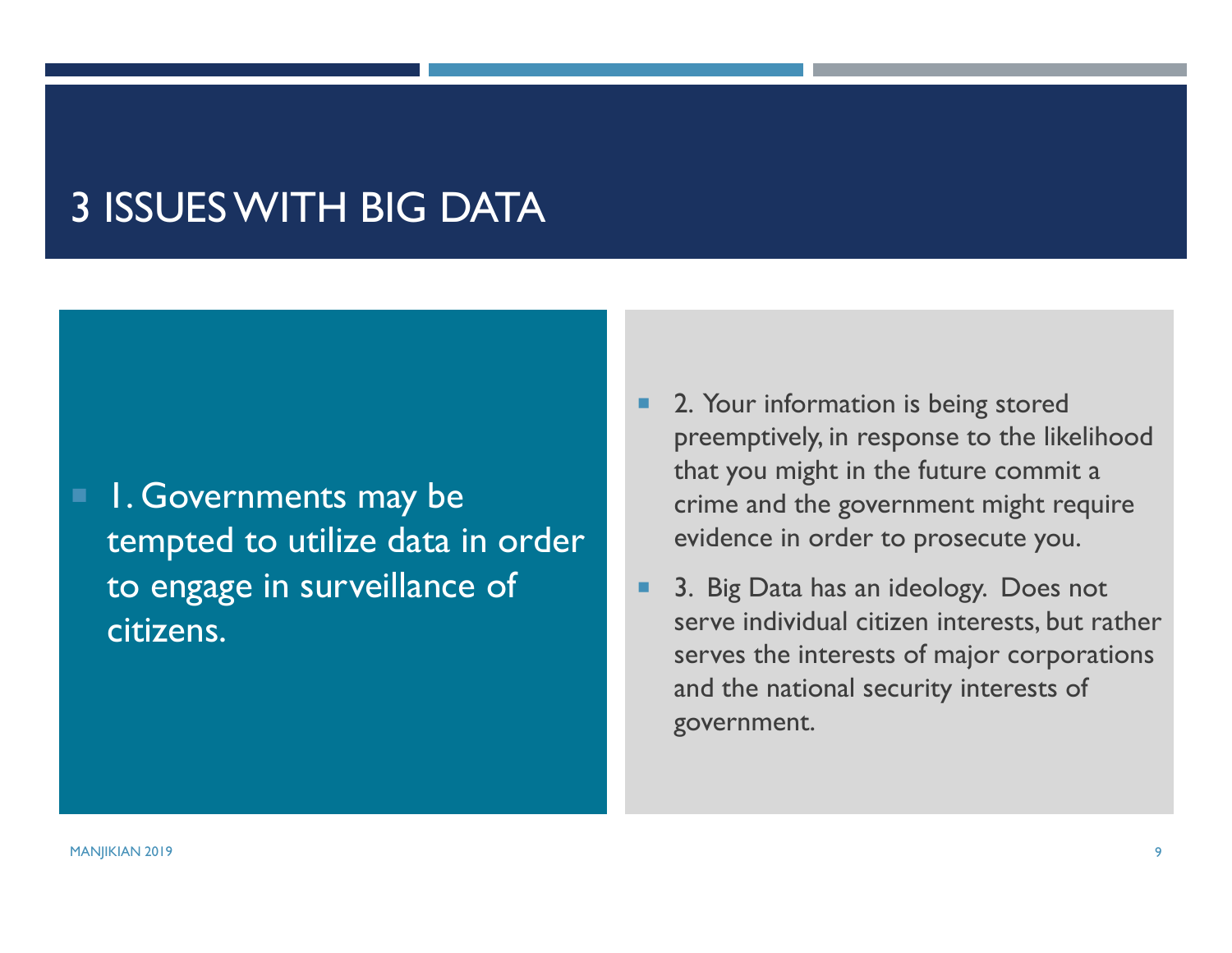### DEFINING ARTIFICIAL INTELLIGENCE

٠ "The theory and development of computer systems able to perform tasks normally requiring human intelligence, such as visual perception, speech recognition, decision-making, and translation between languages.

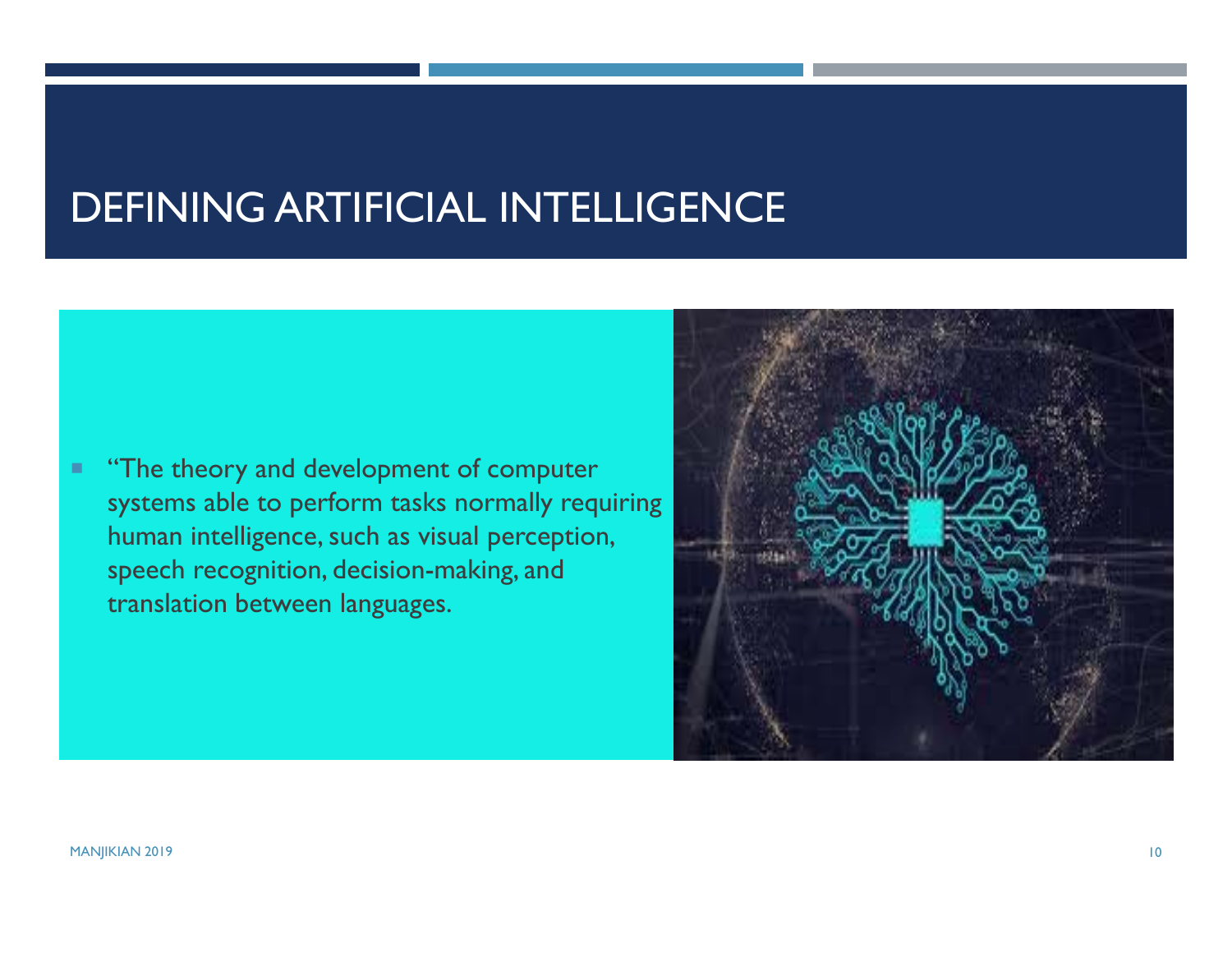### MACHINE LEARNING

#### An algorithmic computer approach to

making a determination or prediction in which the computer may act without being explicitly programmed, automatically improving itself."

- Exists along a spectrum systems can be fully autonomous in their machine learning functions, or they can be semi-supervised, in a scenario where they are 'fed' labelled data.
- **Deep learning: A** system whereby artificially intelligent agents utilize multilater artificial neural networks that mimic human neutral architecture.

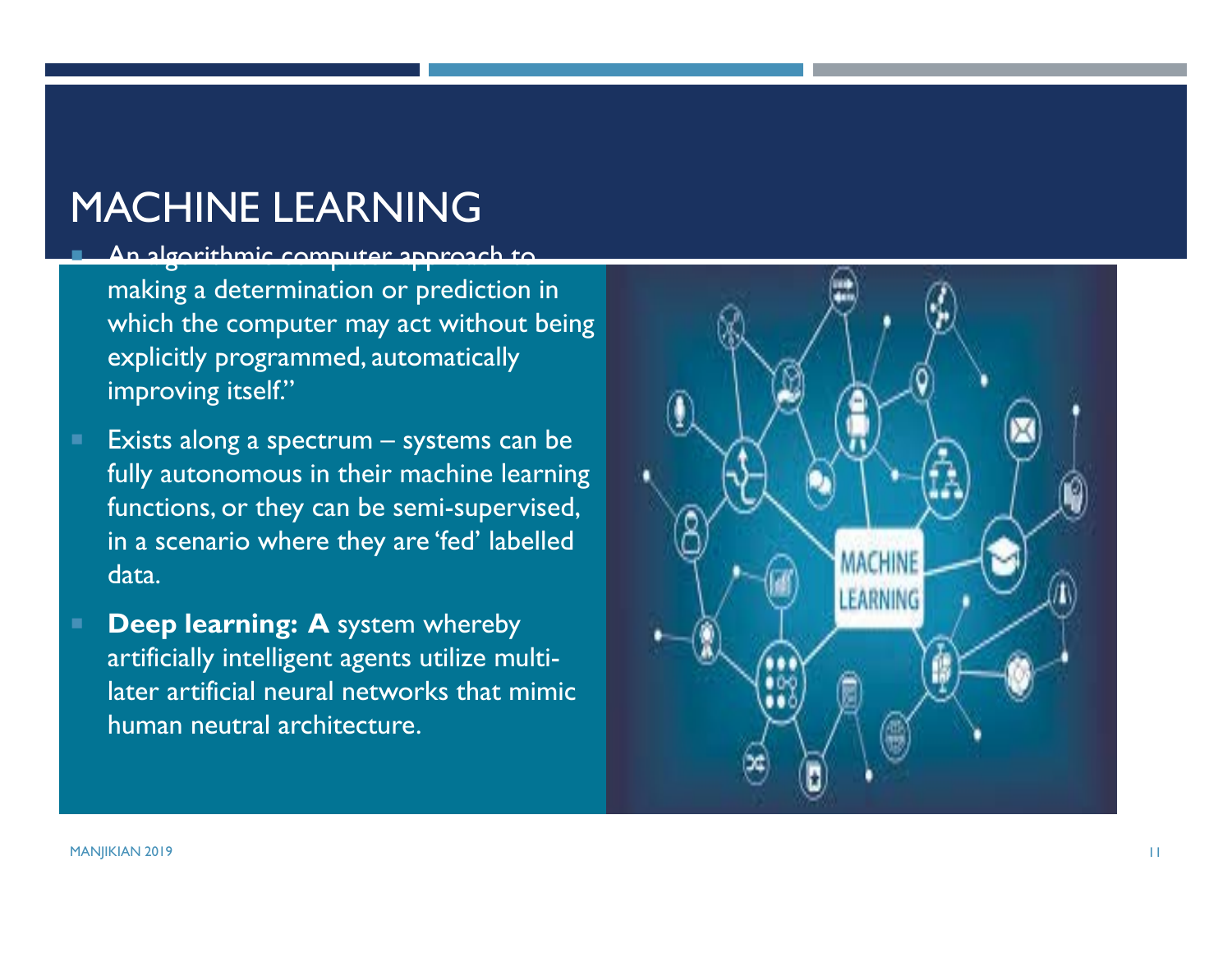### PART THREE: WHAT IS AUTONOMY

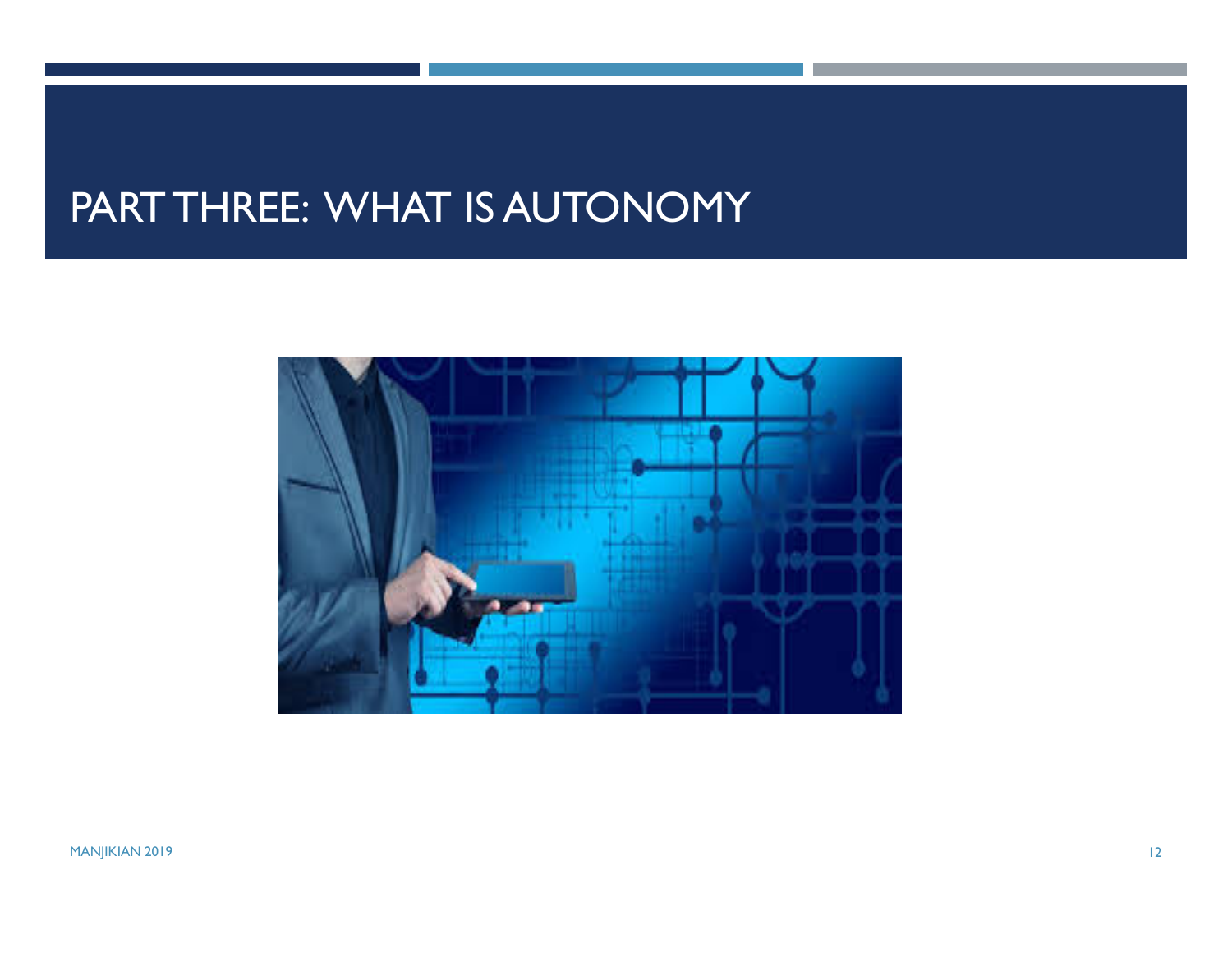### US DEPARTMENT OF DEFENSE

٠ Fully autonomous weapons system: a weapon system that, once activated, can select and engage targets without further intervention by a human operator."

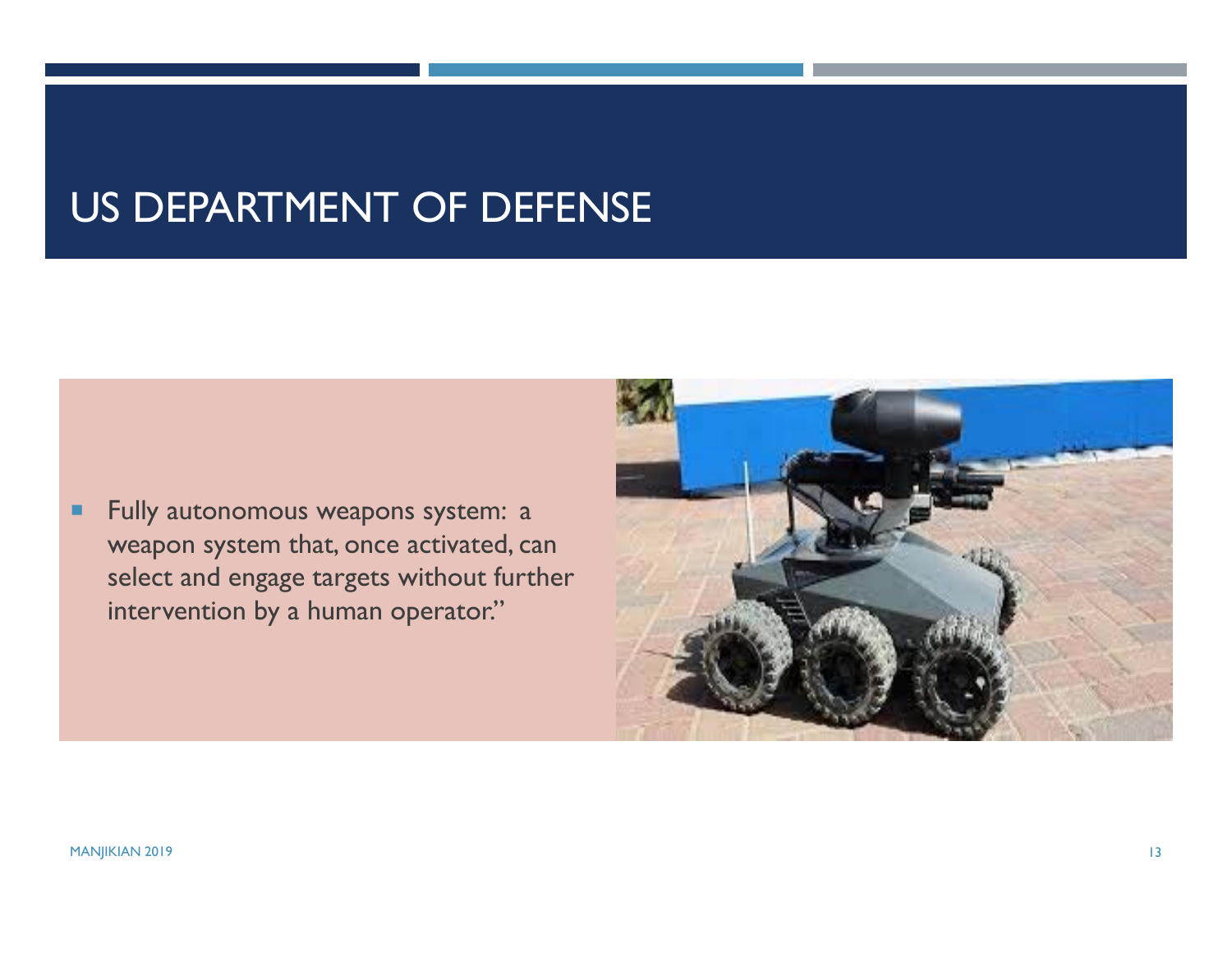### LEVELS OF AUTONOMY

- ٠ **semi-autonomous;** a semi-autonomous robot possesses some level of independence but ultimately is not selfdirected. That is, such a machine does not possess decision-making capabilities and may require human participation
- ٠ **'human in the loop'**
- **E** Human on the loop: Weapons capable of independently targeting and delivering force while under the supervision of a human operator
- **human out of the loop**:

Weapons can select targets and deliver force without any human input or interaction.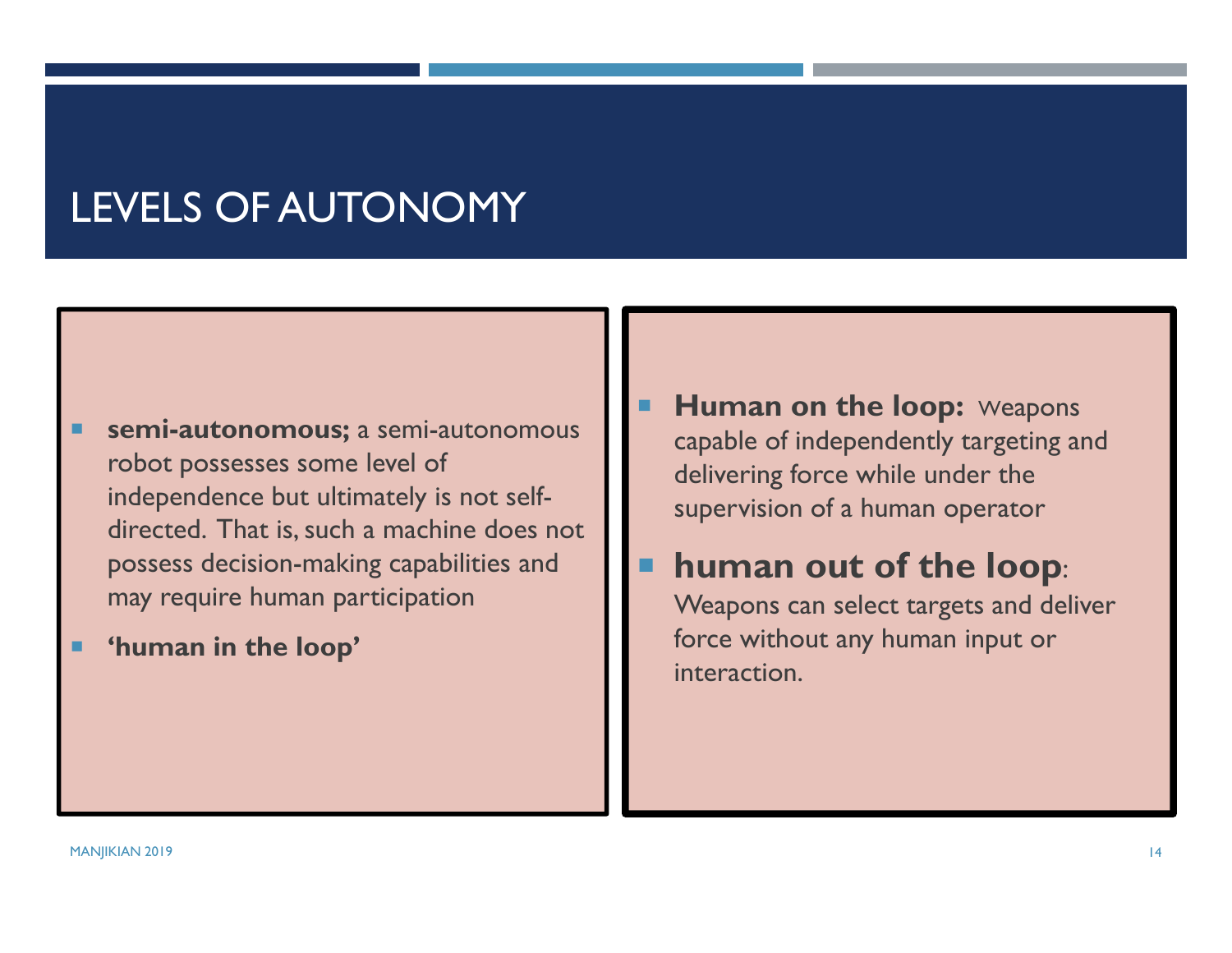### DISTRIBUTED RESPONSIBILITY

п A system where human and autonomous agents might share responsibility (ethically, legally, and morally) for outcomes

 Could an AI system which makes medical diagnostic or treatment decisions be sued for malpractice if a problem occurs?

 Could an AI system be held criminally liable for certain actions (like vehicular manslaughter) and could it be held liable for breach of warranty?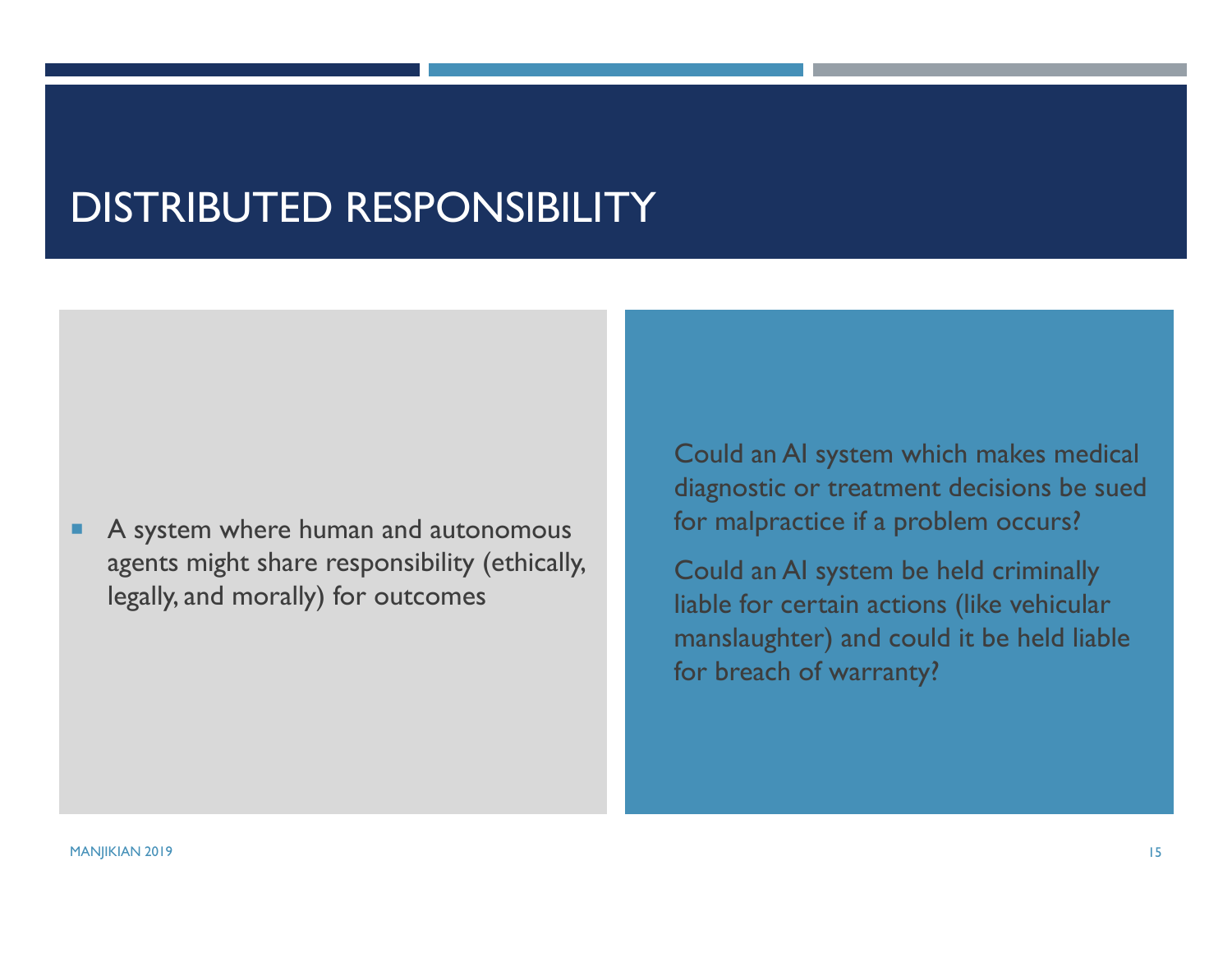# PART FOUR: CRITIQUING AUTONOMY AND AI

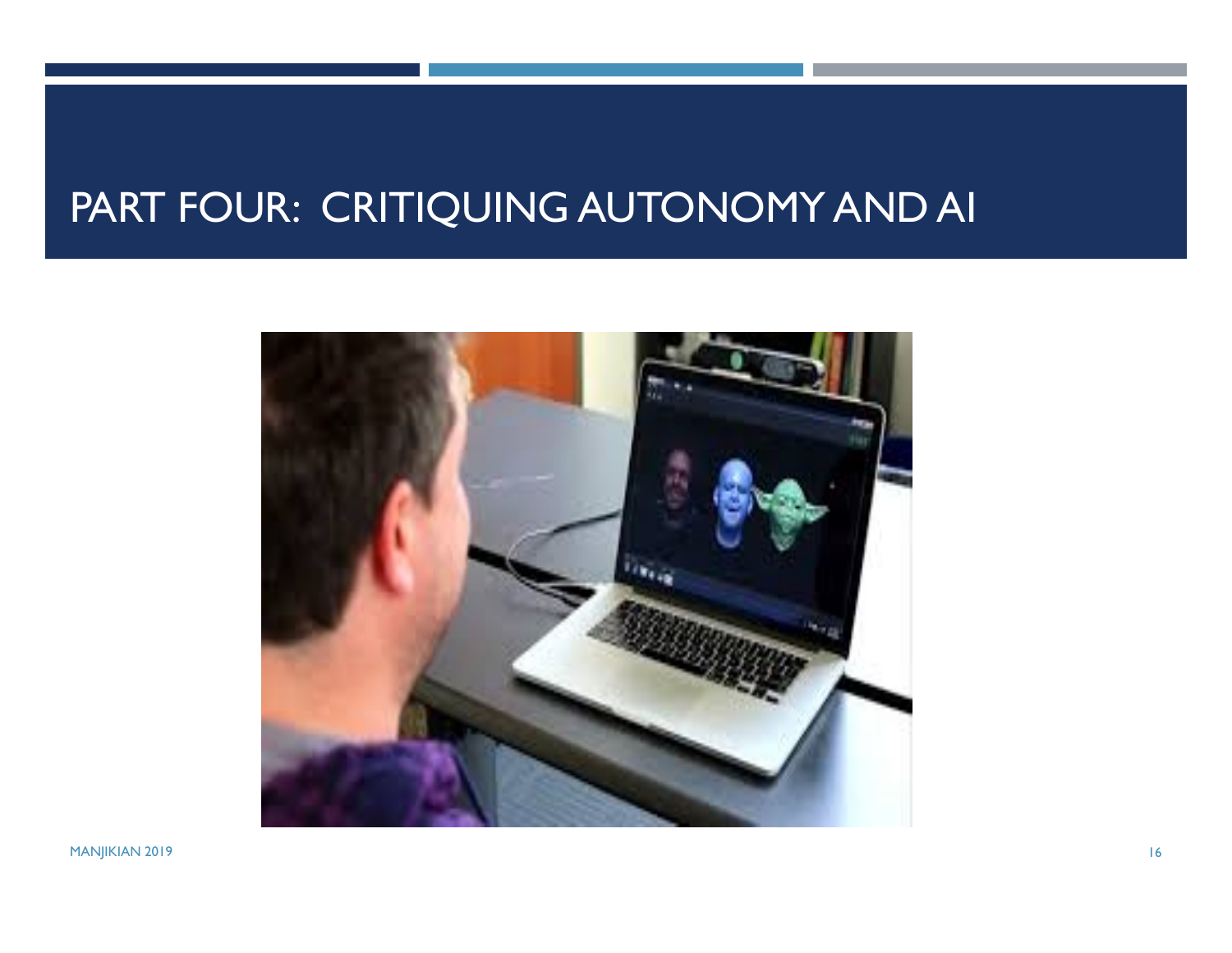### LIMITATIONS OF ARTIFICIAL INTELLIGENCE

- Chinese box experiment
- Can machines learn to 'behave ethically'?
- The Hidden Layer

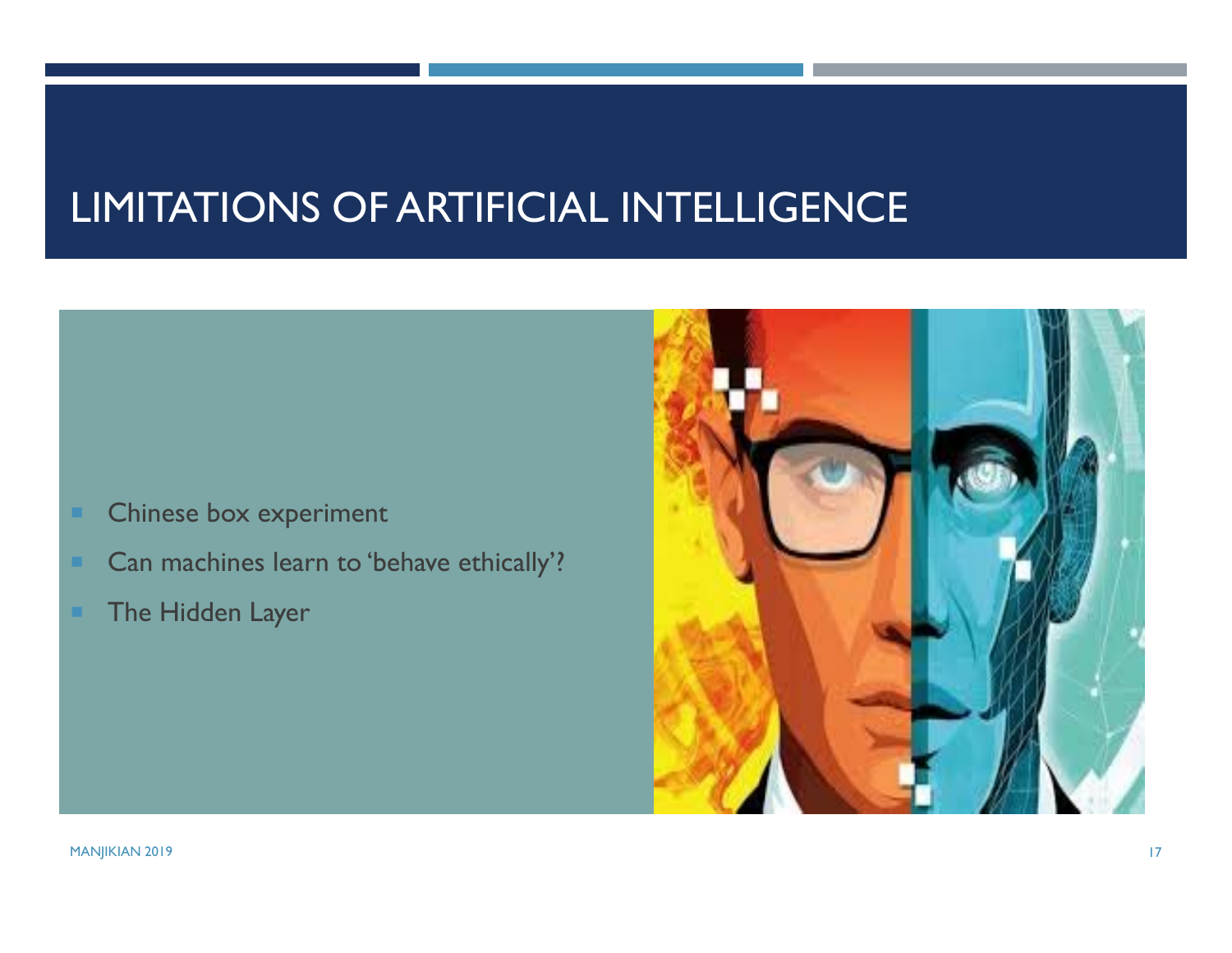### RULE BY ALGORITHM

- ٠ Worry that citizens will cede too much personal control to inanimate entities without understanding the long-run implications of this decision.
- ٠ By the time users realize what they have done, it may be too late for humans to wrest back this control from the machines

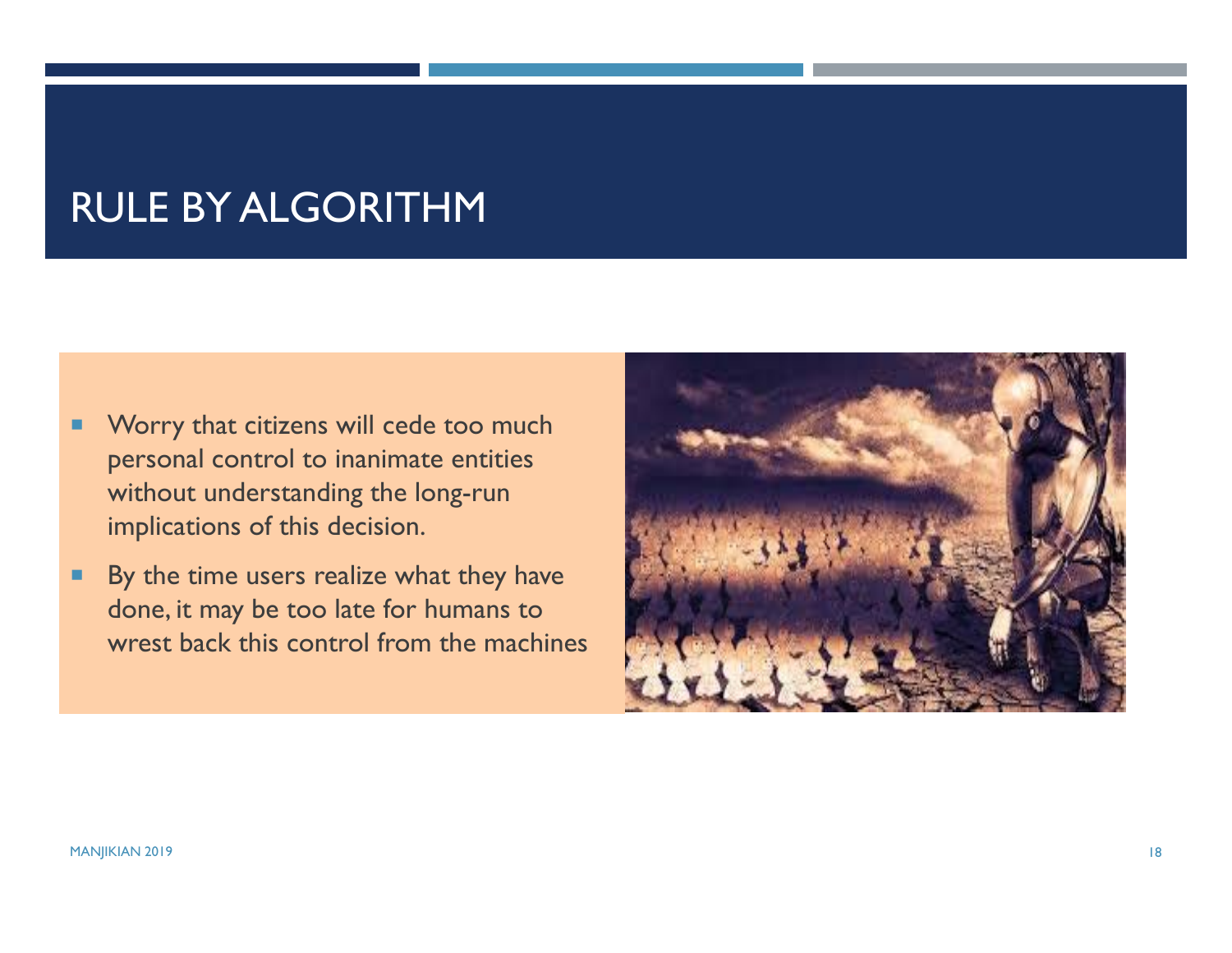### SHOULD WE TRUST AI?

- $\mathcal{L}_{\mathcal{A}}$ Problem of Undertrust
- $\blacksquare$ Problem of Overtrust

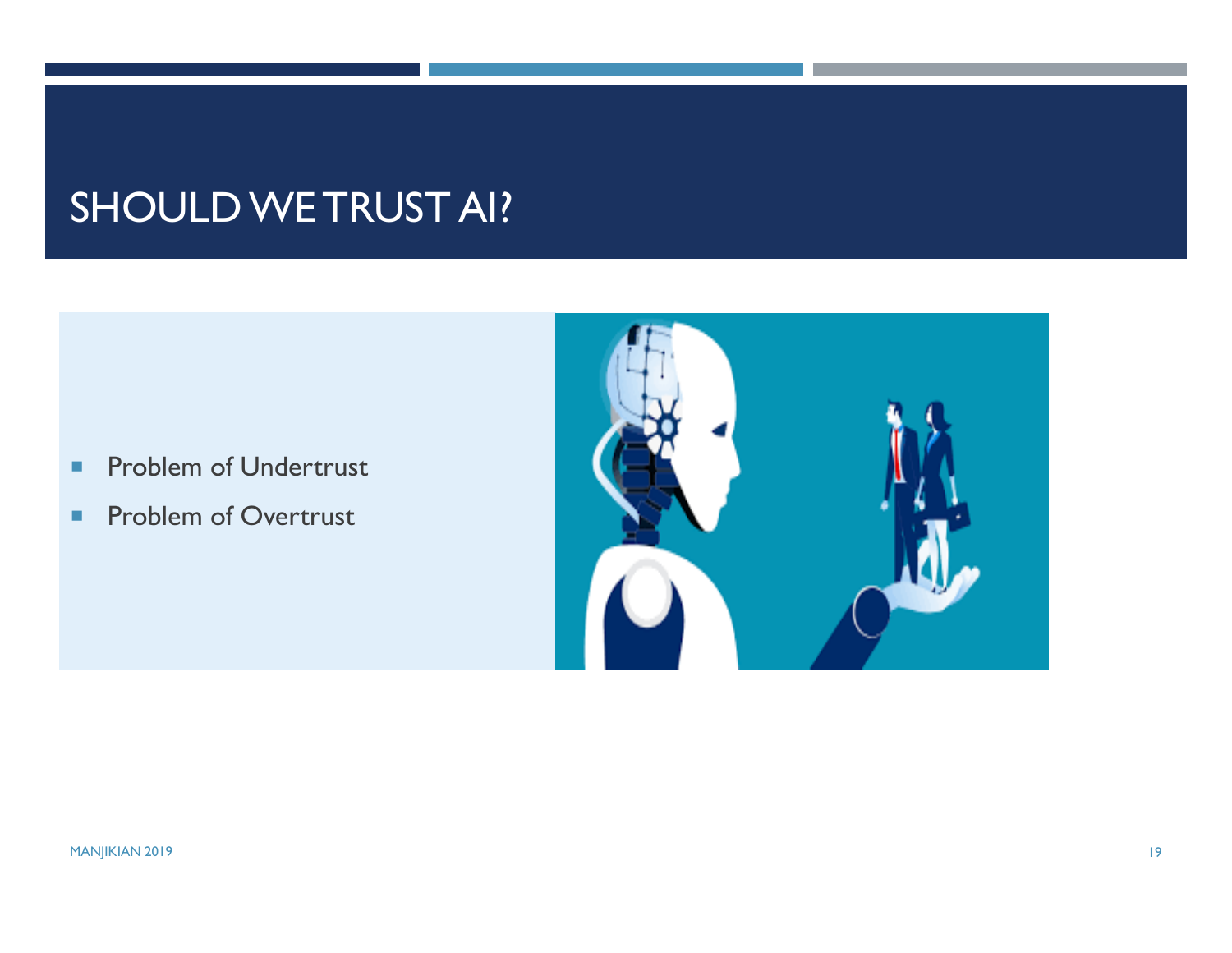### SPEAKING BACK TO TECHNOLOGY

- × Relinquishment
- п Limitation and regulation
- п Augmentation